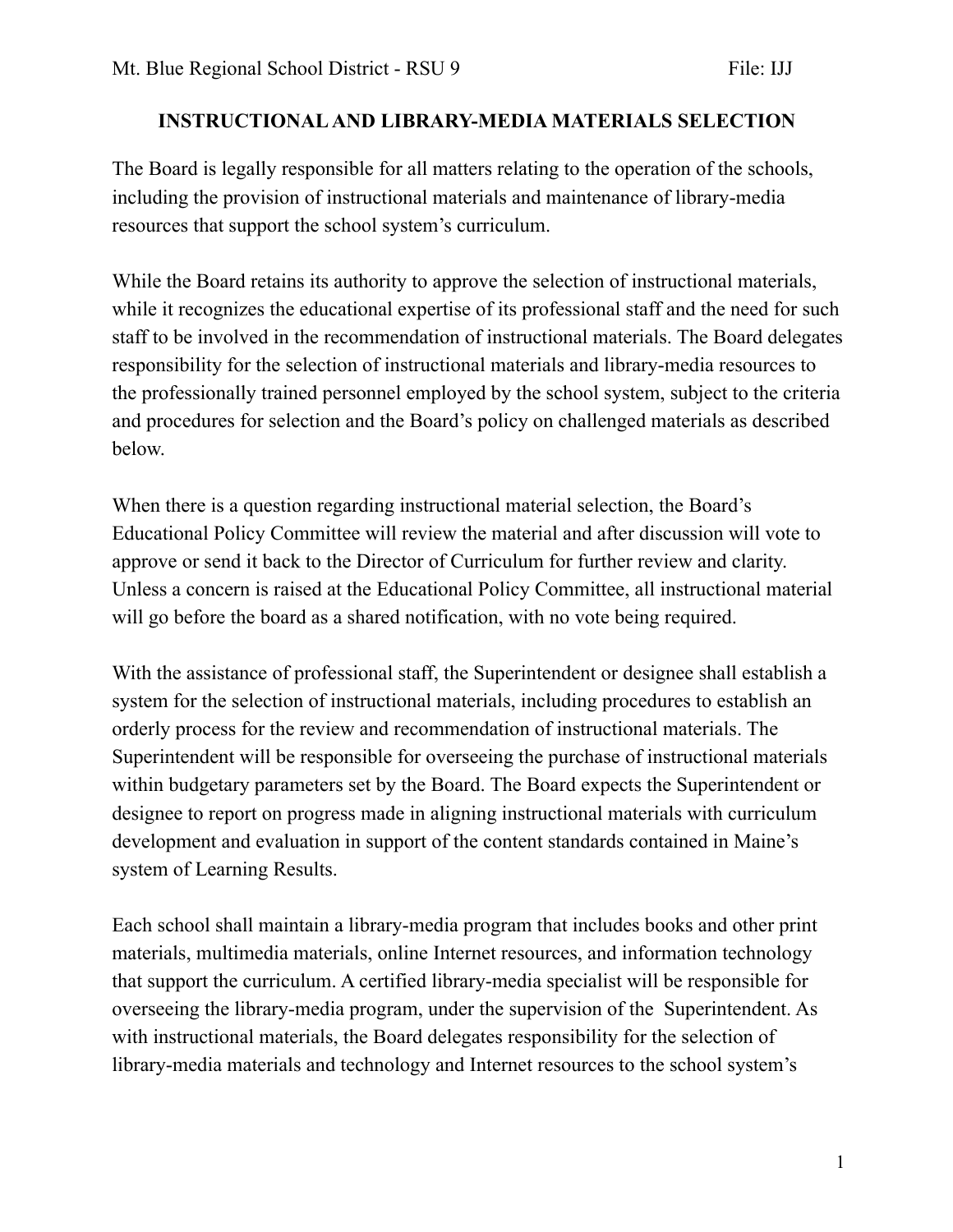professionally trained staff, subject to the criteria and procedures for selection and the Board's policy on challenged materials described below.

# **Definitions**

**"Instructional materials"** include textbooks and other print materials, software and other electronic materials, online/Internet resources (including access), and supplies and other materials to support instruction in subject areas and implementation of the system of Learning Results.

**"Library-media resources"** include books, print materials, online/Internet resources (including access), multimedia materials, and information technology that, as part of the library-media program, support the school system's curriculum.

# **Objectives of Selection**

The Board recognizes that it is the primary objective of instructional materials to implement and support the curriculum, and of library-media resources to extend and enrich the educational programs of the schools. Quality instructional materials and library-media resources are essential to student learning. In preparing students to meet the content standards of the Learning Results, in supporting the achievement of the school unit's educational goals and objectives, and in providing enrichment opportunities that expand students' interests and contribute to a desire for lifelong learning, it is the responsibility of the instructional program and the library-media centers of the schools to provide a wide range of materials on all levels of difficulty, with a diversity of appeal and the presentation of different points of view.

## **Criteria for Selection**

Instructional and library-media materials selected should:

- A. Support achievement of the content standards of the Learning Results;
- B. Support the goals and objectives of the school system's educational programs;
- C. Enrich and support the curriculum;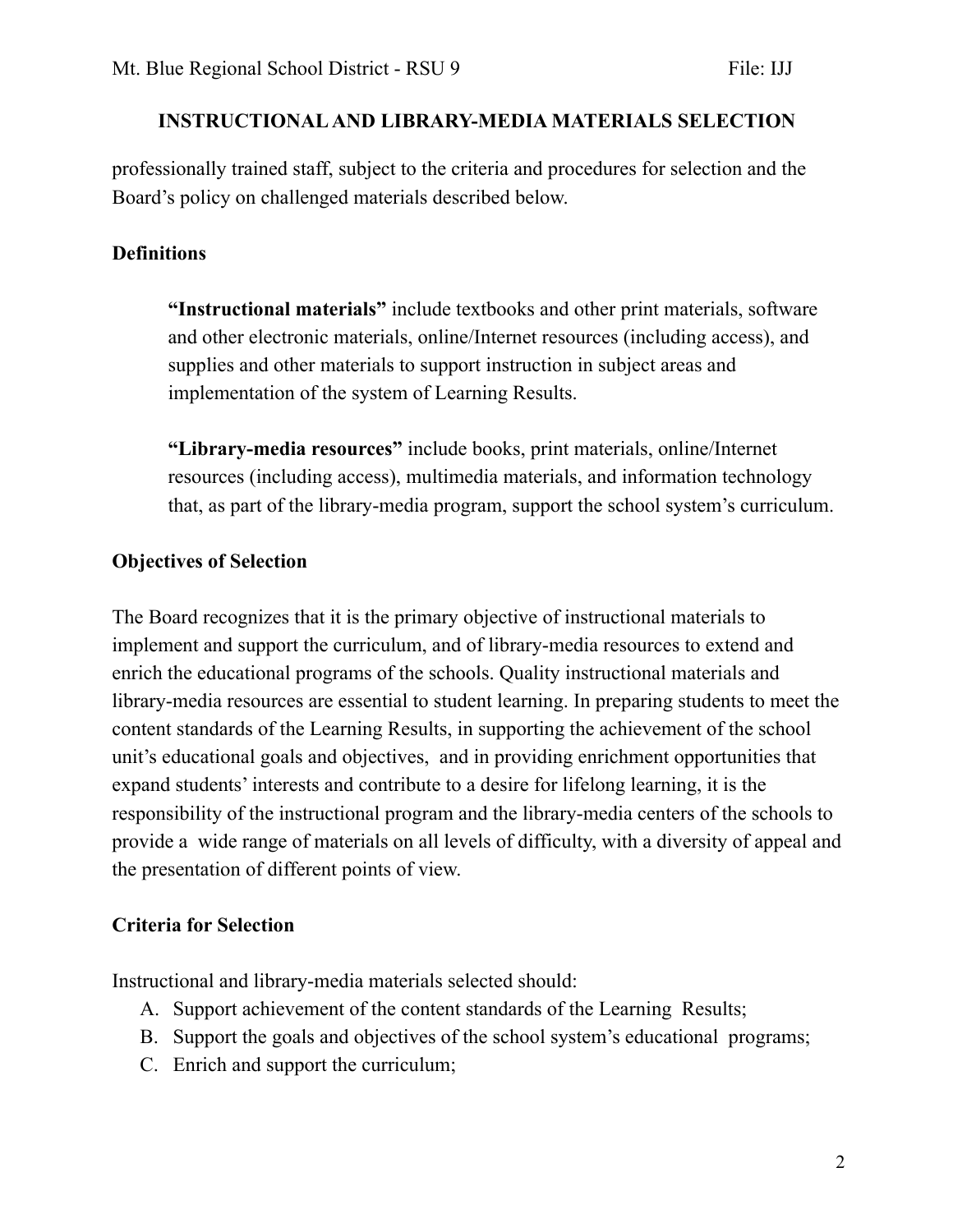- D. Take into consideration the varied interests, abilities, and maturity levels of the students served;
- E. Foster respect and appreciation for cultural diversity and varied opinions;
- F. Give comprehensive, accurate, and balanced representation to minorities and women in history, science, leadership, and the arts and acknowledge the contributions of ethnic, religious, and cultural groups to our American heritage;
- G. Present a balance of opposing sides of controversial issues to enable students to develop a capability for critical analysis;
- H. Stimulate growth in factual knowledge, literary appreciation, aesthetic values and ethical standards;
- I. Provide a background of information that will enable students to make intelligent decisions in their daily lives; and
- J. Respect the constraints of the school unit's budget.

Other factors that should be considered are accuracy and currency of material; the importance of the subject matter; scholarship; quality of writing and production; and reputation and significance of the author, artist, or composer.

In evaluating software, multimedia materials, and online/Internet resources, additional factors that should be considered include the purpose for use; content; format (degree of interactivity or student involvement); appropriate use of graphics, sound, and animation; feedback provided; and ease of use.

# **Procedures for Selection**

Meeting the needs of the individual schools, based on knowledge of the curriculum and the existing collections of instructional and library-media materials, shall be the highest priority. Basic learning materials, i.e., those that are the predominant instructional materials used by most members of the class, are used for a significant portion of the course or receive major emphasis during a course, or are essential to student achievement of content standards of the Learning Results are to take priority in the selection process.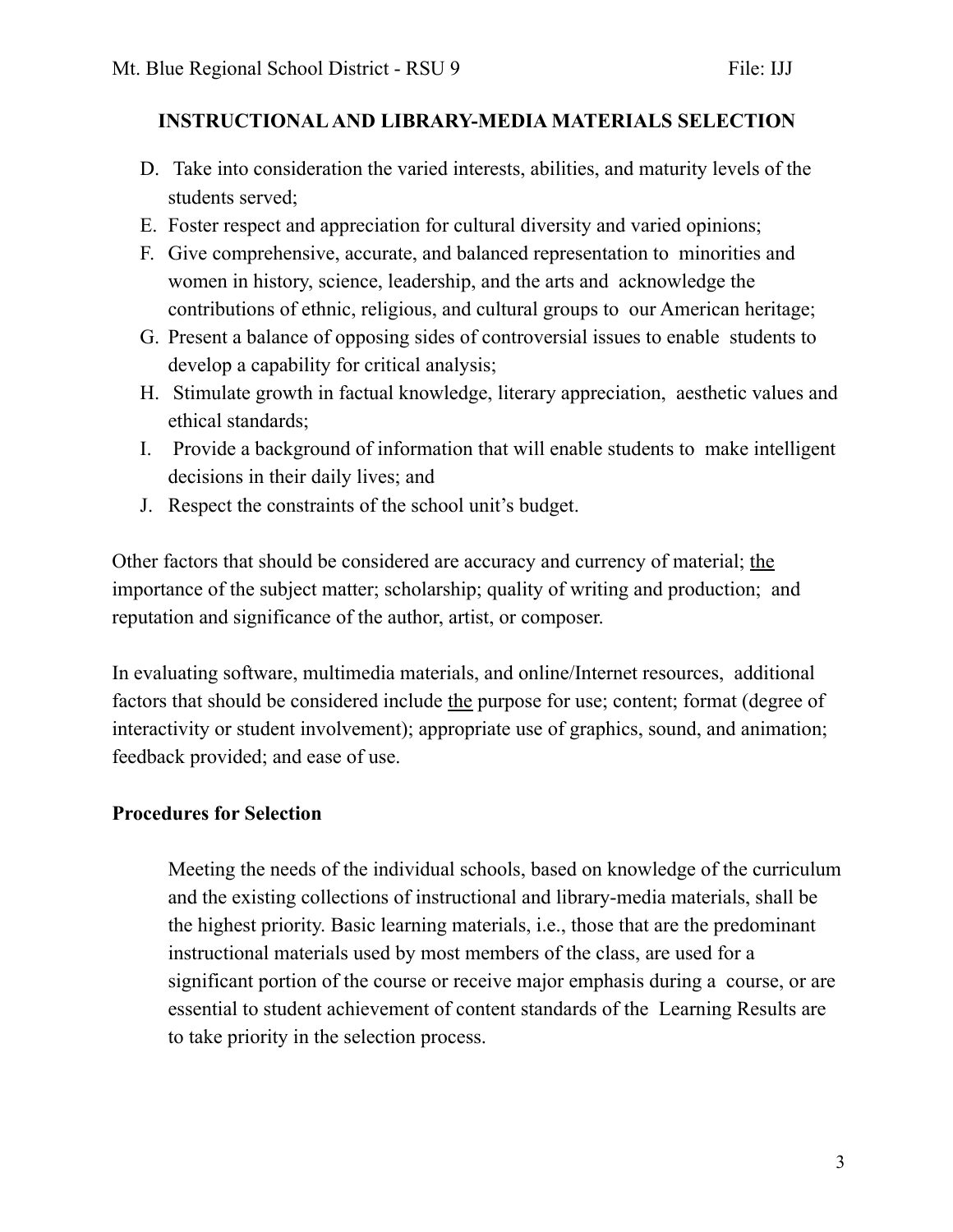Before recommending materials for purchase, professional staff should evaluate the existing collection, consulting reputable, unbiased, professionally prepared selection aids and specialists from all departments and/or all grade levels.

Social studies and science textbooks should not be older than five years unless up-to-date supplemental instructional materials are also available.

Whenever possible, purchase of non-print materials and multimedia, Internet and technology resources shall be made only after personal evaluation by the librarian/ media specialist and/or other appropriate professional staff. Reviewing aids may be used in lieu of personal evaluation.

Multiple copies of outstanding and much-in-demand materials should be purchased as needed. Worn or missing standard items should be replaced periodically. Out-of-date or no-longer-useful materials should be withdrawn from the collection/circulation.

#### **Donated Materials**

Gift materials are to be evaluated by the same criteria as purchased materials. And are to be accepted or rejected by those criteria and in accordance with Board policy on gifts and donations.

## **Parental Authority**

A student's parent/guardian may inspect, upon request, any instructional material used as part of the RSU 9 Curriculum. The Superintendent or designee will be responsible for developing and implementing procedures for providing access to instructional material within a reasonable time after such a request is made. The Board recognizes that the final authority as to what materials an individual student will be exposed to rests with that student's parents or guardians. However, at no time will the wishes of one child's parents to restrict his/her reading or viewing of a particular item infringe on other parents' rights to permit their children to read or view the same material.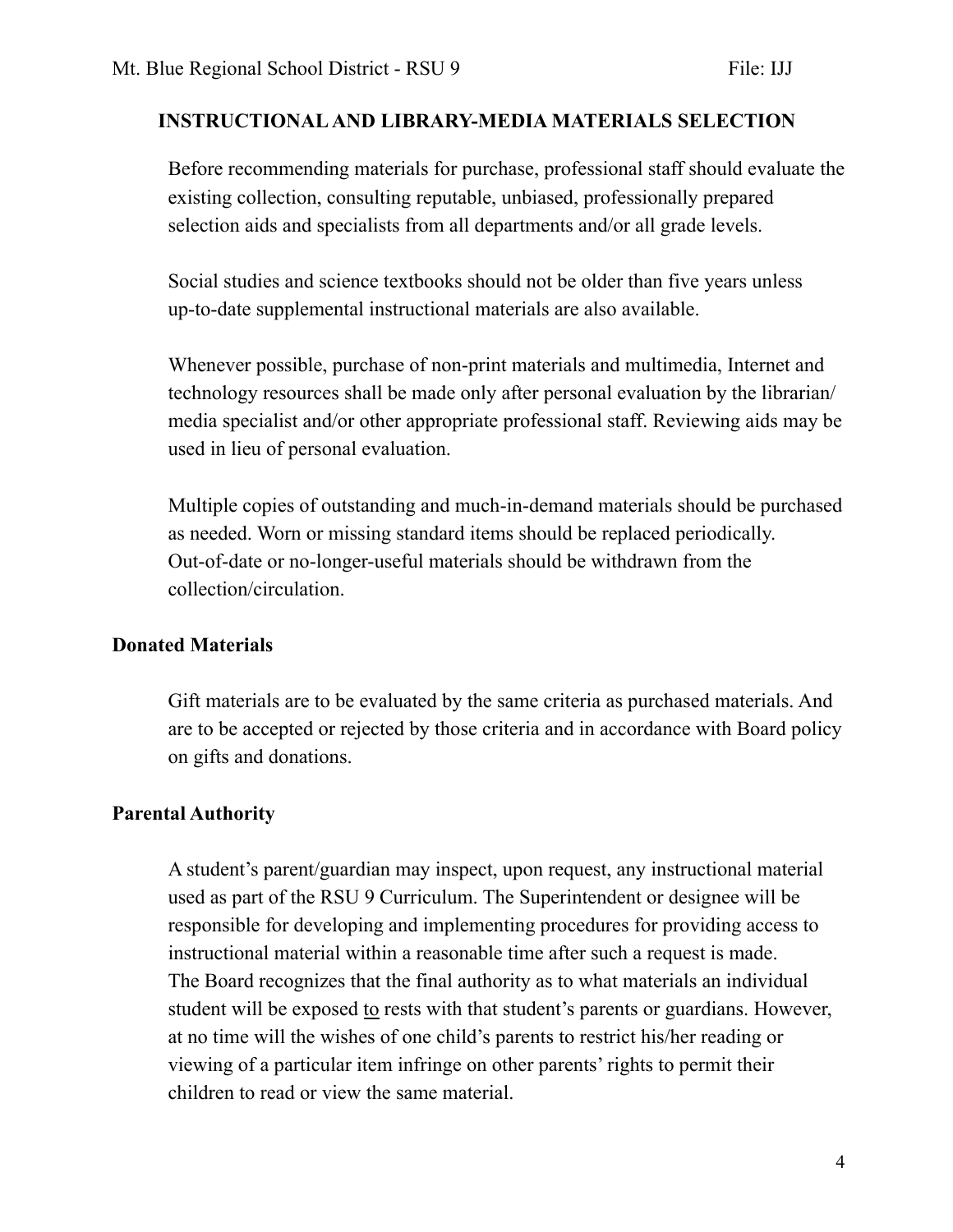Library-media center materials will not be removed from the collection because of criticism except in accordance with Board policy.

## **Challenged Materials**

Despite the care taken to select materials for student and teacher use and the qualifications of the persons who select the materials, the Board recognized that objections may be raised occasionally by students, parents, school staff or community members.

In the event a complaint is made, the following procedures will apply:

- A. The complaint shall be heard first by the person providing the materials in question.
- B. If the complaint is not resolved, the complainant shall be referred to the Building Principal and requested to fill out the "Instructional and Library-Media Materials Challenge Form." A copy of the form will be forwarded to the Superintendent.
- C. The Superintendent shall appoint a committee composed of the following persons to review the complaint: one Principal at the appropriate grade level; one librarian/media specialist; one classroom teacher; the department head in the subject area of the challenged materials; one student (if at the secondary level); one community member and the Director of Curriculum.
- D. The review committee shall: read and examine the materials referred to them; check general acceptance of materials by reading reviews; weigh values and faults against each other and form opinions based on the material as a whole and not on passages or portions pulled out of context; meet to discuss the material and to prepare a written report on it.
- E. The report of the committee shall be forwarded to the Superintendent who will inform the complainant of the results.
- F. No materials shall be removed from use until the review committee report goes to the Superintendent who will make the final decision.